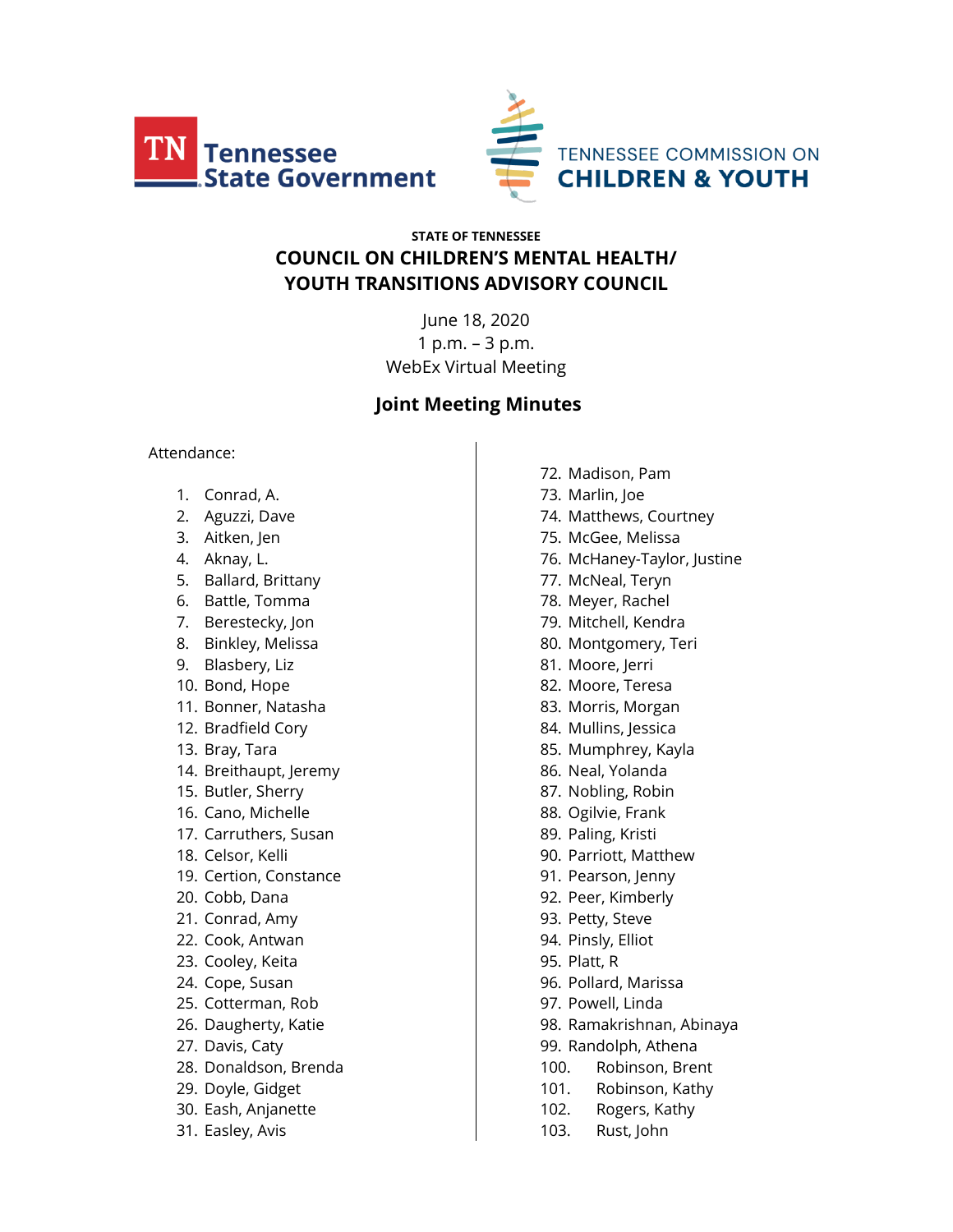- 32. English, H
- 33. Etheridge, Stephanie
- 34. Farley, Carey
- 35. Fentress, Laritha
- 36. Fleishman, Jane
- 37. Fortney, Krystal
- 38. Fye, Kirby
- 39. Fyke-Vance, Kimberly
- 40. Gaddis, Haleigh
- 41. Gaylord, Megan
- 42. Graham, Ryan
- 43. Granger, Debra
- 44. Grier, Shanaya
- 45. Hall, Tamara
- 46. Halliburton, Willie
- 47. Hammonds, Samantha
- 48. Harger, Bonita
- 49. Harrell, P
- 50. Harris, Rikki
- 51. Head, Magdalynn
- 52. Hill, S
- 53. Holmes, Robert
- 54. Hones, Laura
- 55. Humphreys, Samina
- 56. Hutchins, Crystal
- 57. Jasinski, Ashley
- 58. Jenkins, Janet
- 59. Jenkins, Joan
- 60. Jenkins, Monique
- 61. Jenkins, Raymond
- 62. Jones, Jennifer
- 63. Jordan, Alisa
- 64. Journey, Jasmine
- 65. Keller, Sumita
- 66. Kennedy, Richard
- 67. Kinkead, Leslie
- 68. Kirby, Diana
- 69. Lawal, Toni
- 70. Lewis, Rebekah
- 71. Lombardi, Barb
- 104. Scott, Christina
- 105. Scruggs, Jordan
- 106. Setty Reeve, Elizabeth
- 107. Shuran, Wendy
- 108. Shutze, Raquel
- 109. Sluder, Steven
- 110. Smith Knight, Anna
- 111. Smith Knight, Alysia
- 112. Snodgrass, Carla
- 113. Spears, Stacy
- 114. Stebleton, Lynette
- 115. Stewart, Roger
- 116. Talley, Jackie
- 117. Taylor, La'Garrious
- 118. Taylor, Vicki
- 119. Thomas-Wade, Brandy
- 120. Tribble, Heather
- 121. van Eys, Patti
- 122. Vasser, Caitlin
- 123. Vinson, Jennifer
- 124. Virgo, Keri -
- 125. Voris, Stephanie
- 126. Voss, Will
- 127. Walker, Don
- 128. Webb, N
- 129. Whitfield, Zanira
- 130. Williams, Shirley
- 131. Wilson, Jules
- 132. Wilson, Rema
- 133. Wilson, Tammy
- 134. Wright, Layla
- 135. Yancey, Matt
- 136. Yeargan, Amanda

*Welcome, Introductions and Announcements*

#### **Richard Kennedy, Executive Director, TCCY**

Kennedy congratulated Keri Virgo on her recent promotion to the Director of the Office of Children Young Adults and Families at the Department of Mental Health and Substance Abuse Services. Kennedy state, "we are thankful, excited and proud of Keri and looking forward to working with her in her new role." Virgo thanked the Commission and Kennedy for the congratulations.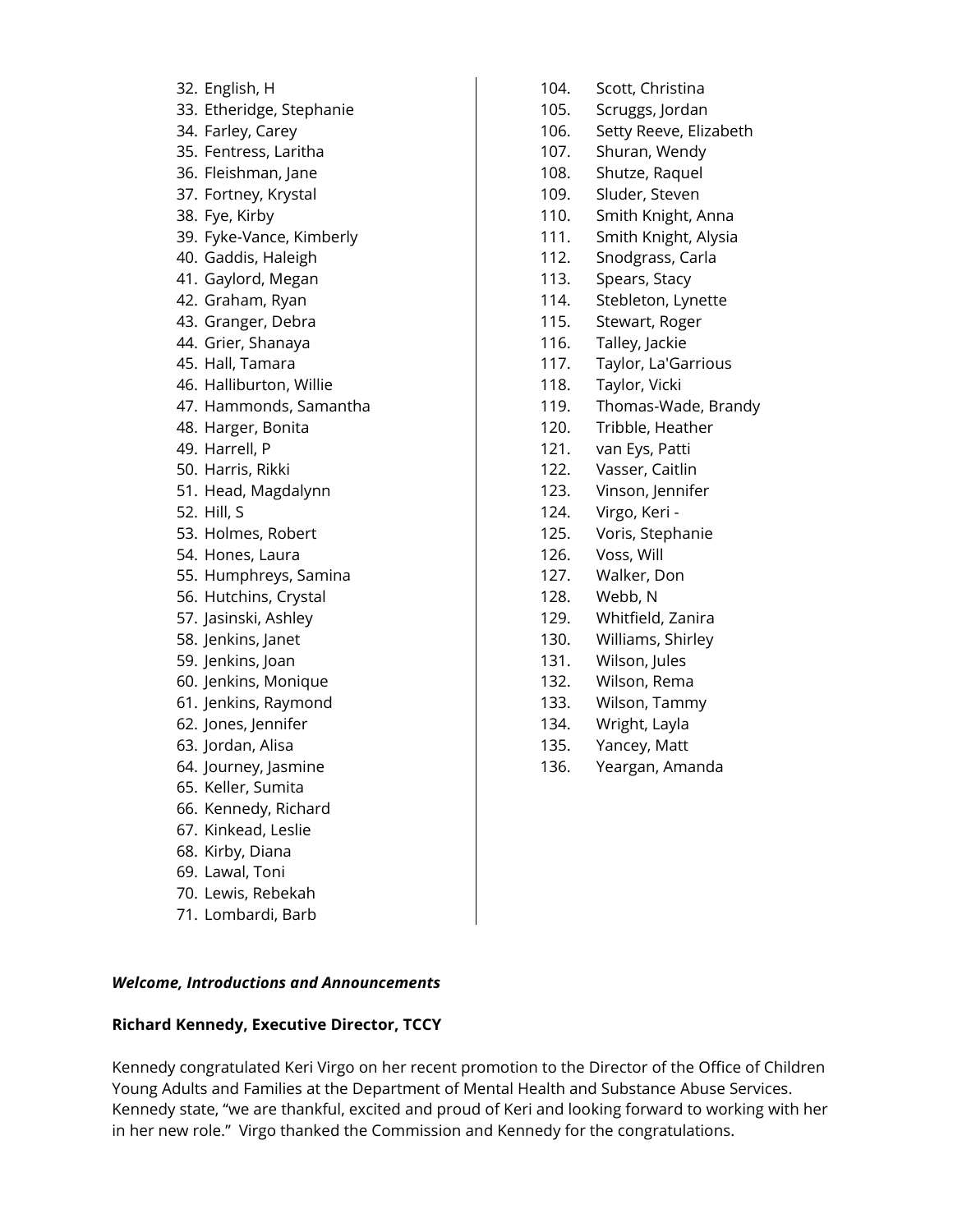#### **Matt Yancey, Deputy Commissioner, TDMHSAS**

Yancey thanked everyone for the opportunity to speak with the joint meeting of CCMH and YTAC. He thanked both councils for meeting to address this very special topic, as young adults are in a very unique time in their lives. Yancey stressed that often the system is not sensitive to different needs of young adults and this transitional period is very important. There are specialized services pertaining to young adult mental health to assist with the healthy transitional supports needed during this time. Yancey stressed the importance for TDMHSAS to provide treatment and services support and resources for these transitioning young adults. TDMHSAS partners with agencies, TN Voices, Mental Health Cooperative, and Frontier Health, and others, to provide Tennessee Healthy Transitions Initiative services. Health Transitions also supports TDMHSAS' Young Adult Leadership Council. He thanked Jessica Mullins, Diana Kirby, Jules Wilson, Caty Davis, Don Walker and the community partners, TN Voices for being instrumental with in TDMHSAS' focus on this population. Studies have shown that early intervention in the young adult age can lead to early success in a first psychotic break. When care can be mitigated early on, we can prevent though disorders as youth and young adults move into adulthood. TDMHSAS wants to ensure that we are providing as many services as possible. I want to thank Kennedy and McGee for the coordinated collaborative effort addressing the issues in TN.

# *Department of Children's Services – Young Adult Advisory Council*

#### **Courtney Matthews, Director of Independent Living, DCS**

Matthews expressed excitement and thanks for being part of the meeting. Members of the Young Adult Advisory Council were not able to join but are thankful to be included today. The last time YTAC met, the Office of Independent Living provided an update on our response to COVID-19. We are still working through this to ensure the needs of our young adults were met and are continuing to be met. The first priority was to focus on our young adults who were transitioning to colleges. Thanks to Youth Villages for support in providing our young adults with the resources and tools to access classes completely online. DCS-IL has also held youth led council meetings, where member shared information from peers and other young adults can weigh more than an adult trying to give them the same information. We also encouraged the young adults to continue to try to stay as connected as possible to friends, therapist and family as much as possible. The young adults also participated in a survey during this time to reach them and assist with a need they might have and received over 120 responses. The first question asked what impact COVID-19 pandemic had on your living housing situation. Over 80% of respondents stated their living situation was unchanged. On the other end of the spectrum, 4.58% have been or are being forced to leave their current residence and 5.34% who feared being forced to leave. Those responding with housing disruptions had their information sent to their IO specialist, and if they receive Youth Villages LifeSet service it was sent to them as well to reach out to the young adult directly. Similar process was followed for the additional questions, such as are you practicing social distancing? What impact has COVID-19 had on your employment and have you received a stimulus stipend?

#### **Dave Aguzzi, DCS**

Extension of Foster Care Services has experienced higher numbers this fiscal year. There is potential the partnership with Youth Villages has assisted with numbers this year, and will continue to follow this trend. Aguzzi stressed this is some good news for DCS-IL, and hopes to see this trend into the future.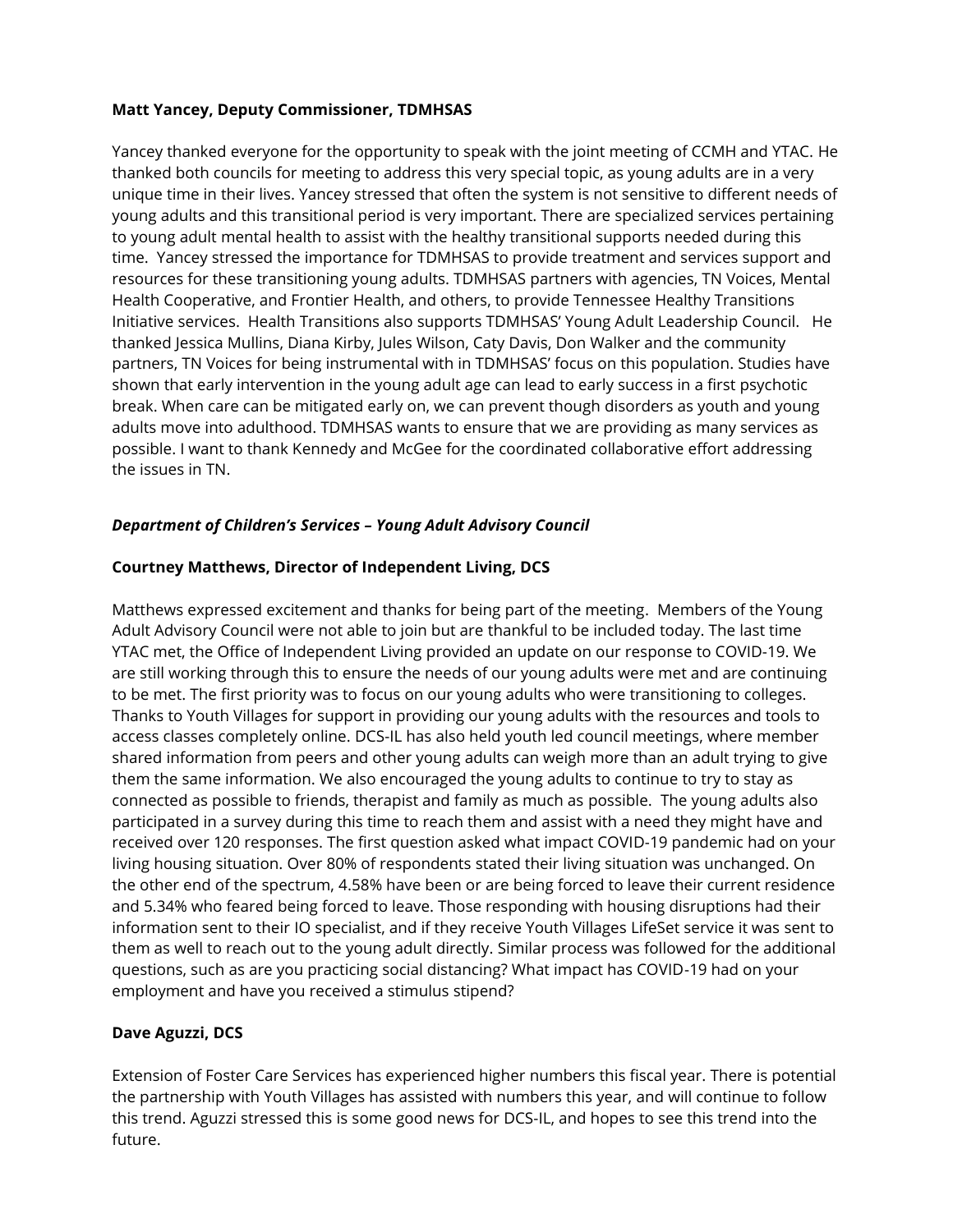# ➢ **EFCS Episodes to 5/31/2020**

- o Total EFCS episodes 750
- o Total Young Adults Served 744
- o Total Active in EFCS 359

# ➢ **EFCS Data Category FTTD19**

- o Total EFCS episodes 727
- o Total Young Adults Served 713
- o Total Active in EFCS 339

#### **Questions**

- 1. McGee asked a question from the chat box. Matthews stated that all surveys were sent to all 12 IO specialists, DCS resource centers and to Youth Villages across Tennessee. DCS can send the survey to other listservs and community partners as well.
- 2. Kennedy asked Matthews what do they worry about during this time? Matthews stated that basics needs, and housing facilities is a worry the team. If young adults are not able to work or keep living, this is a big concern. Being able to maintain their current shelter and housing is very important. It is important to reiterate that the services are available for all qualifying youth as needed.
- 3. Rebecca Lewis asked for clarification that most of the respondents were young adults already receiving services. Matthews reports respondents were from the Extension of Foster Care and Youth Villages Life Services, and some who responded that were not a part of any of services.

#### *Youth Villages Crisis Services*

# **Natasha Bonner, Crisis Supervisor, Memphis, Youth Villages**

Bonner took over the presentation and walked the Councils through how a crisis team responds to an event. The first step is a decision by the triage counselor on if the situation can be deescalated through the phone call. This option can provide safety planning, referral to services and follow-up contact to assist with a resolution. If the situation cannot be deescalated through the phone, a responder is dispatched to conduct a face-to-face assessment. The responder arrives on site and a comprehensive assessment involving key players is started. After the assessment, referrals to services and disposition are provided, a follow-up with providers and/or guardians are set, and we begin monitoring the case. Regardless of outcome, whether the child is referred to a facility and admitted or sent home, the family receives a safety treatment plan from the crisis responder.

# **Megan Gaylord, Crisis Supervisor, Rural West, Youth Villages**

Gaylord began the presentation with an explanation of Youth Villages' Crisis Services. A crisis team responds to anyone in Tennessee under the age of 18 needing evaluation for a mental health emergency. What this means is the responder is with a child and family on what could possibly be the worst day of their lives. Youth Villages has a 24/7 call-in number that parents and children can call at any time, and as indicated, on-site response is available so a family does not have to go to an emergency room or a detention center to be assessed, responders are able to travel to the child or family. A mental health emergency is defined as a youth is acutely and imminently at risk of harm to self or others: suicidal thoughts/ideation, threat, or attempt, homicidal sever aggression and psychosis. Youth's needs far exceed the functional capacity of the immediate social environment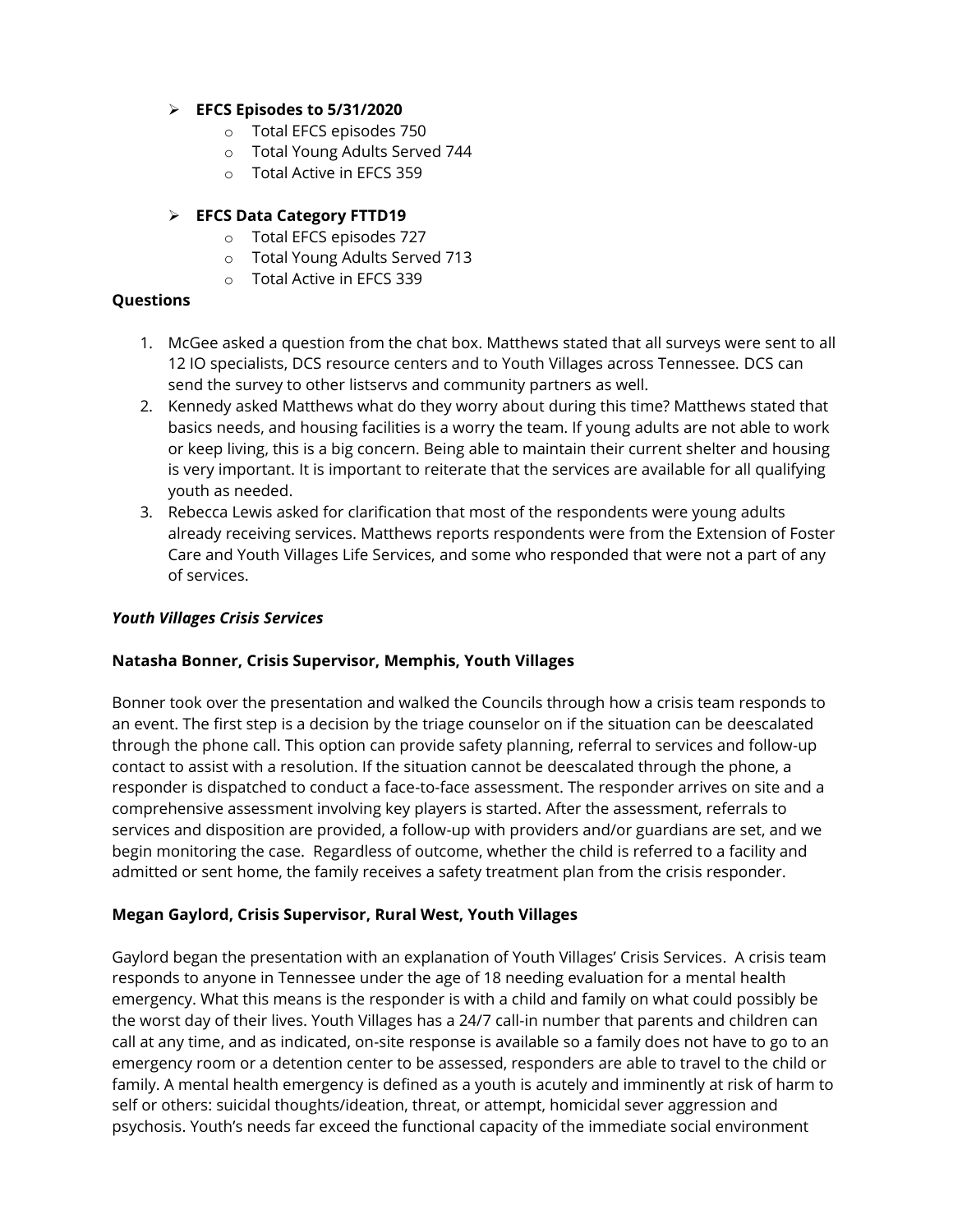and behavior places the youth at risk of out of home placement. Youth Villages works closely with the TDMHSAS. In addition, Youth Village can also assess people for homicidal behavior and the potential for mass violence. When assessing for potential for mass violence, assessment is made for duty to warn, identify the type of thread, check social media, talk to school personnel and consult with law enforcement. The assessment also checks for aggression - physical, verbal, sexual and emotional.

Gaylord shared trends seen since COVID-19, as well as a breakdown of the following - attending outpatient services, inconsistent mediation, disruptions of sleep cycles, lack of daily schedule with a variety of activity, financial strain on families, parents exhausted from constant care of children and lack of respite resources due to COVID risk.

# *What, How, and Why We Have Difficult Conversations – Young Adult Leadership Council (YALC), TDMHSAS*

# **Jules Wilson, Youth and Young Adult Coordinator, TDMHSAS**

Wilson opened the presentation of What, How and Why we Have Difficult Conversations with explanation that the YALC will share with a wide variety of point of views and experiences of young adults today. The YALC consists of youth and young adults, ages 16-30, who self-identify as living with mental illness, substance abuse, and/or systems involvement (e.g. Foster Care, Child Welfare, Juvenile Justice, Housing etc.). Wilson emphasized that young adults are here because we have a seat at the table and expressed thanks to Steve Petty and Mellissa McGee for building the relationship between them and other agencies and the conversation to constantly make room for us at the table at all times. A big reason why YALC exists to help with system changes, through honesty and sometimes tough conversation.

# **Crystal Hutchins, TN Voices, Young Adult Leadership Council- Social Media Expert**

Hutchins presented the group norms to the group and the young adults and asked for feedback, all were agreed upon for this conversation and are listed below. The group norms below can be used or changed to fit your comfort level.

- 1. Create and maintain a safe space- each person, along with their opinion should be respected. If at any time you feel uncomfortable with an opinion or topic, you can always mute the conversation to ensure your comfort, as well as the other participants comfort.
- 2. Do not call on each other- each participant will have their own opinion and experiences with this topic, but some individuals participate in different ways than others. To avoid making others uncomfortable, please let each person speak at their own discretion.
- 3. Assume that everyone has the best intentions- Use "I" statements, use "Yes, and" statements and avoid the word "but".

# *How Can We Be More Creative with our Healthcare and Increasing Accessibility? – YALC*

# **Rebekah Lewis, Young Adult Leadership Council**

The group norms were created to provide everyone with space for safe discussion and to allow everyone even footing to have difficult conversations. All those participating need to know that it is safe to share in order to build trust and lessen the fear of creating trouble by speaking up. Having group norms is one way of saying " I am making space for you".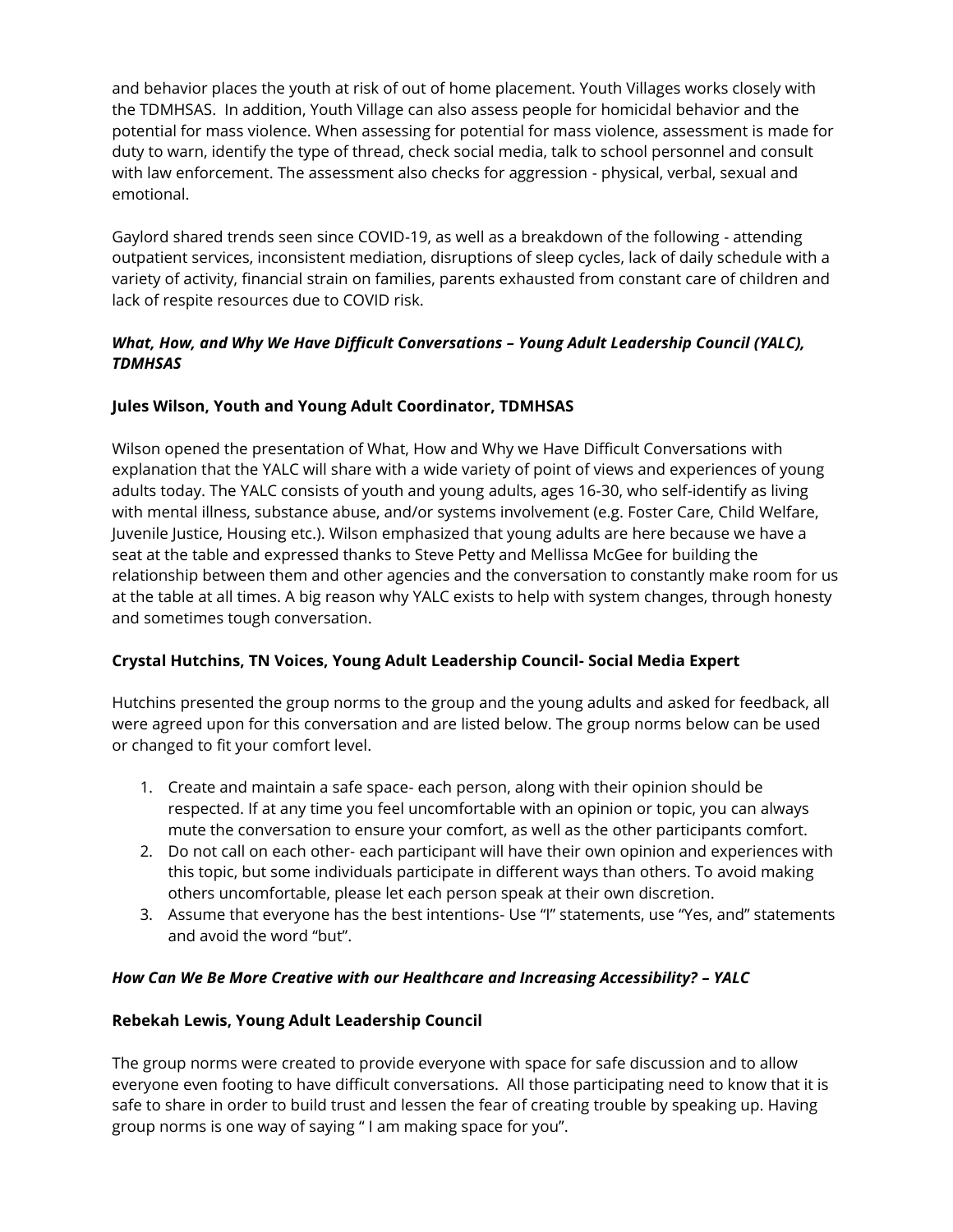Lewis discussed how young adults can be more creative with healthcare and increasing accessibility to healthcare. To fix problems, we must be able to look at them clearly. In the healthcare system, especially in mental health and substance abuse, young adults are working to correct some old bad habits, such as the stigma against talking about mental health. Young people can contribute a great deal of wisdom when discussing mental health issues. It is our responsibility to make our spaces as safe and open as possible. Lewis emphasized safe spaces are diverse spaces.

# *Finding Help through a Mental Health App - YALC*

#### **Abinaya Ramakrishnan, Young Adult Leadership Council**

Ramakrishnan began her presentation on finding help through a mental health app and how to better help youth and young adults during the COVID pandemic. Apps give us an opportunity to understand unique lived experiences and augment care when needed and on demand. Apps can really become personalized and responsive and have evidence-based care. For example, if you have an iPhone your phone can track how many steps you take how active you are and that can give you a better understanding of your health and how that impacts you overall. We can also use apps as early signs of relapse. Over time, a physician can see how your mood changes for example and change a patient's medication or plan based on differences in trends of mood. However, apps may have a negative impact for patients and provide exaggerated claims of effectiveness if used inappropriately or not for the right reasons. The database Ramakrishnan and her colleagues have created assist with finding reputable apps- an evaluation guide to clarify any confusion about individual questions. If you would like additional information or to become a rater, you can reach Abinaya Ramakrishnan at the email below[. Abinaya.ramakrishnan@vanderbilt.edu](mailto:Abinaya.ramakrishnan@vanderbilt.edu)

#### *YALC Panel*

# **Will Voss, Director of Contracts, TN Voices Jasmine Taylor-McHaney, TN Voices, Young Adult Leadership Council Jordan Scruggs, Young Adult Leadership Council**

Voss thanked McGee and Petty and the TCCY team for this meeting and inviting the panel to speak and have this potentially difficult conversation today. Jasmine Taylor-McHaney and Jordan Scruggs will be participants on the panel discussion for today.

- 1. What has it been like to navigate the mental health care landscape as a young black person searching for services?
	- a. Taylor stated that she wanted to first point out that she is a lighter skinned African American and that her experience dealing with the mental health care landscape will be different than that of a black or brown skinned person seeking assistance. She stated she is hypervigilant of this and understands that she has to use her platform to speak up about this every day. She states her experience would be watered down, and did not want to negate the question, so she passed this over to her peer, Jordan Scruggs.
	- b. Scruggs stated that they have learned over the years that their interaction and relationships with mental health facilitators has not been a positive one for the most part, for them or their family. Scruggs reports they use medical professionals who are people of color or a recommendation from a person of color and it has been a slow but steady search for the right professionals that understand them and can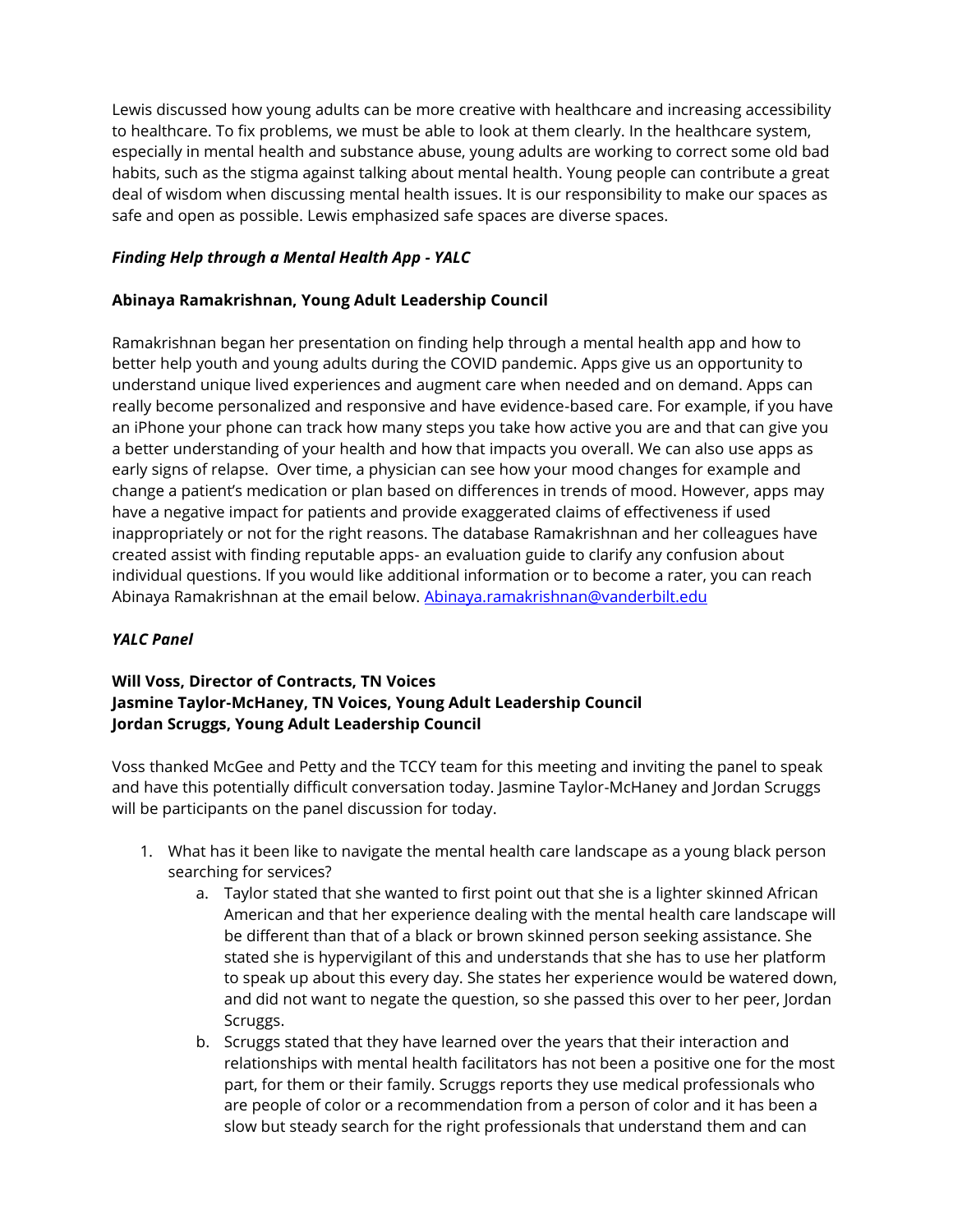relate to the specific concerns that I have. For example, I have been specifically looking for a counselor who is a person of color and that process has been halted since the COVID lockdown. So, I am still currently without a therapist and finding hard to get the assistance and services that I need.

- 2. What do you wish the mental health care landscape had readily available for young black people in need of services?
	- a. Taylor stated that she wishes that education and accessibility to find services and medical professionals was easier. If more people of color were more educated on how to access these types of services, use of services may increase. Unfortunately, most people of color don't know where to start. For example, having representatives come to lower income areas more often would increase access to supports and services.
	- b. Scruggs stated that a people of color networking group would be great. Word of mouth and referrals can be a good way to get the word out. Also, encouraging people of color to apply and gain degrees in higher roles and career choices.
- 3. How can we be sensitive and intentional in having conversations around racial issues?
	- a. Scruggs stated that making assumptions is the biggest mistake. Also, to leave the stereotypes at the door. Not making the assumption that a person of color can't pay for a service or will need assistance for other services. Be honest and know that a person of color is coming to you for a safe space and that an open heart and mind is what we are looking for.
	- b. Taylor stated that meeting everyone where they are is extremely helpful. Also, when being sensitive to other experiences and views is also important. The panel that we are on now seems intentional and everyone in the meeting is very open to hear what we have to say.
- 4. What do you wish allies would say when they express interest in learning more about racial issues?
	- a. Taylor stated that her first reply is from a place of subjectivity and she hopes that her response will be taken from a place of pureness and honesty. It has been warming to know that they have more allies than they did originally. However, the first great step is to be ok with where they are. For example, if you are the manager over a specific grant, you know and understand how the funding could assist people of color or people in general. Maybe speaking up and redirecting those funds to assist another group within the grant requirements of course could be a great way for allies to learn more about racial issues. Also, I think that privilege doesn't have a negative connotation. When you acknowledge that you do have privilege, use it in a good way.
	- b. Scruggs stated that they agreed with Taylor's response. The biggest piece is being open to learning and unlearning what you have been taught. We have all been taught things that are not correct. Some things have been engrained in our minds and unlearning some behaviors is part of the learning process. Being honest and transparent about working on things and learning is a better reply than a hostile or negative reply. Just being open to learning.
- 5. How can we be culturally responsive when having a dialogue about ACES and being trauma informed?
	- a. Taylor stated that she is very aware of ACEs and that ACEs began with a study performed in the early 90's on a predominantly white sample group. We learned that even with this sample that ACEs can be found in pretty much any sample group. Discussing historical trauma is a really big part of being culturally responsive. The narrative that people have and the experiences throughout history is extremely